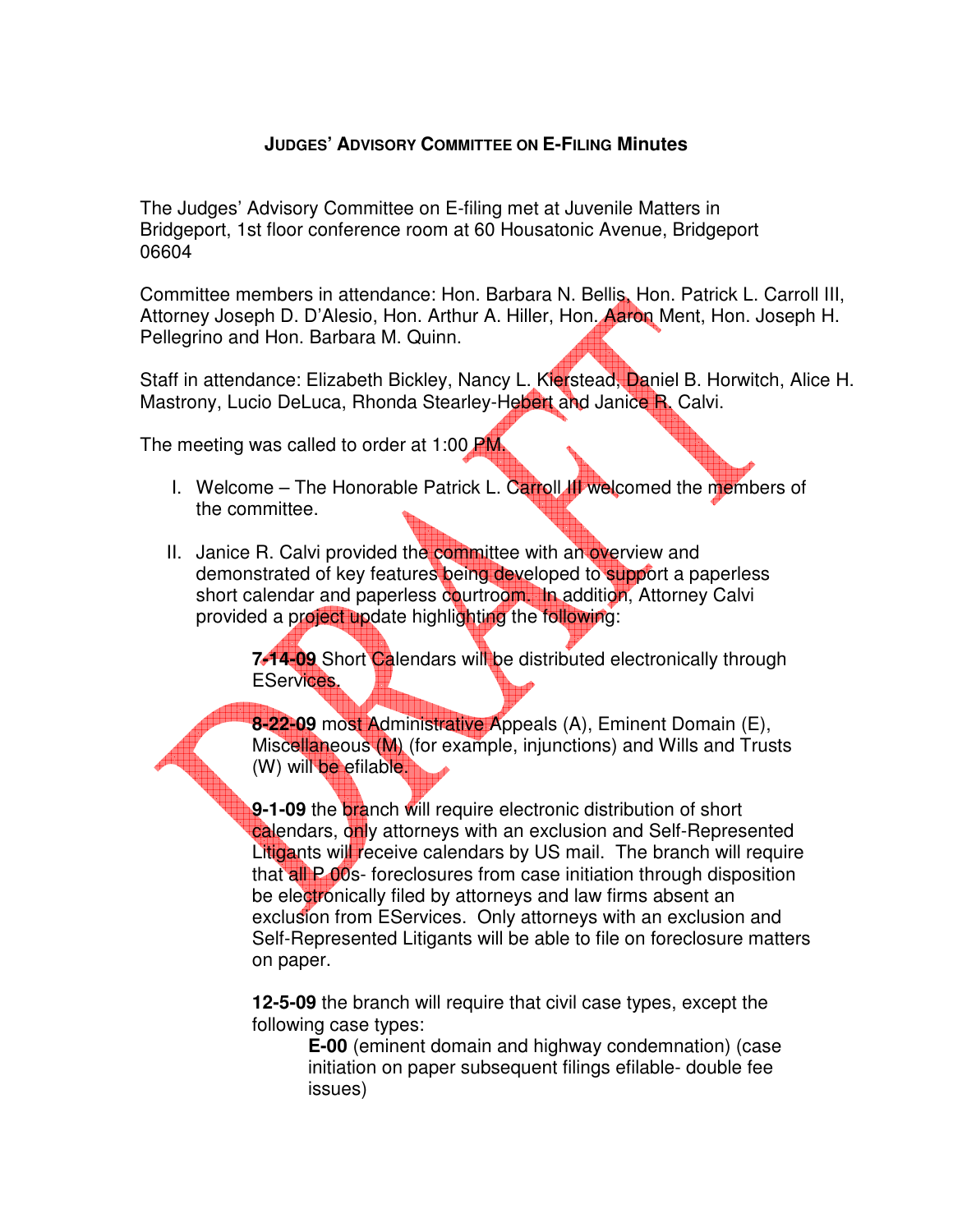**Pre-Judgment Remedies** (case initiation on paper subsequent filings efilable- double fee issues)

**P-30** (drug asset forfeiture cases) (remain on paperuniformity issues)

**M-30** Habeas Corpus Matters (remain on paper- SRL issues)

**M-80** Foreign civil judgments (remain on paper- certification issues)

**M-81** Housing (remain on paper- uniformity issues) **M-82** Summary Process (remain on paper- uniformity issues)

**M-84** Foreign Protective Order (remain on paper- VAWA issues)

be electronically filed by attorneys and law firms absent an exclusion from EServices from case initiation through disposition. Only attorneys with an exclusion and Self-Represented Litigants will be able to file civil matters on paper.

Courts will have the ability to code and scan filings from excluded attorneys and Self-Represented Litigants as well as Judges' decisions/orders.

**1-1-10** the branch will be paperless for civil matters; the official record will be the electronic file in the clerk's office and on the Bench.

**1-30-10 all notices generated from the Branch will be distributed** electronically, only attorneys with an exclusion and Self-Represented Litigants will receive notices by US mail

In a **future release**, all family cases will be efilable, with few exceptions i.e. Restraining Orders & Family Foreign Judgments (remain on paper- VAWA & certification issues).

III. Report back to committee on issues from last meeting:

Daniel B. Horwitch presented proposed language to be added to the Judges' Notes screen for the committee's approval.

Lucio DeLuca presented a proposal for Judges to log-in to the system outside the courthouse for the committee's approval. The committee approved the option for VPN login if requested by a Judge.

Mr. DeLuca and Ms. Bickley presented the pros & cons of the technology needed to convert documents to Optical Character Recognition (OCR) and any disadvantages from a technological